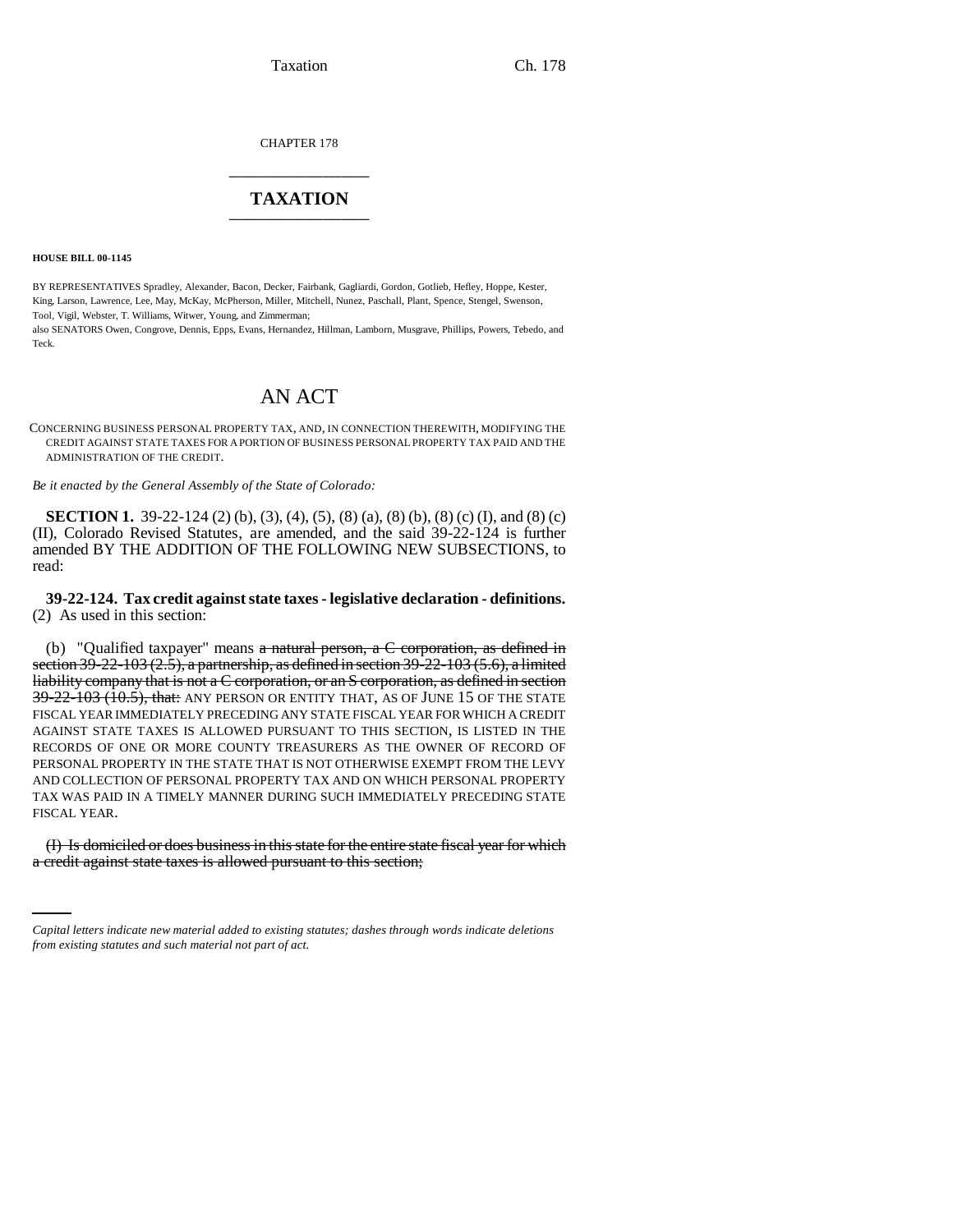(II) Owns personal property in the state that is not otherwise exempt from the levy and collection of personal property tax; and

(III) Paid personal property tax on such property during the state fiscal year for which a credit against state taxes is allowed pursuant to this section.

(3) (a) Subject to the provisions of subsection (8) of this section, for state fiscal years commencing on or after July 1, 1998, if, based upon the financial report prepared in accordance with section 24-77-106.5, C.R.S., the controller certifies that the amount of state revenues for said fiscal year exceeded the limitation on state fiscal year spending imposed by section 20  $(7)$  (a) of article X of the state constitution for said fiscal year and the voters statewide either have not authorized the state to retain and spend all of the excess state revenues for that state fiscal year or have authorized the state to retain and spend only a portion of the excess revenues for that fiscal year, then there shall be allowed to each qualified taxpayer a credit against state taxes in an amount specified in subsection  $(\hat{4})$  of this section. DURING ANY STATE FISCAL YEAR COMMENCING ON OR AFTER JULY 1, 2000, THERE SHALL BE REFUNDED TO EACH QUALIFIED TAXPAYER A CREDIT AGAINST STATE TAXES IN AN AMOUNT SPECIFIED IN SUBSECTION (4) OF THIS SECTION IF:

(I) THE REVENUE ESTIMATE PREPARED BY THE STAFF OF THE LEGISLATIVE COUNCIL IN JUNE OF THE IMMEDIATELY PRECEDING STATE FISCAL YEAR INDICATES THAT THE AMOUNT OF STATE REVENUES WILL EXCEED THE LIMITATION ON STATE FISCAL YEAR SPENDING IMPOSED BY SECTION  $20(7)(a)$  OF ARTICLE X OF THE STATE CONSTITUTION FOR SUCH IMMEDIATELY PRECEDING STATE FISCAL YEAR BY ONE HUNDRED SEVENTY MILLION DOLLARS OR MORE AS ADJUSTED PURSUANT TO PARAGRAPH (c) OF SUBSECTION (8) OF THIS SECTION; OR

(II) THE REVENUE ESTIMATE PREPARED BY THE STAFF OF THE LEGISLATIVE COUNCIL IN JUNE OF THE IMMEDIATELY PRECEDING STATE FISCAL YEAR INDICATES THAT THE AMOUNT OF STATE REVENUES WILL NOT EXCEED THE LIMITATION ON STATE FISCAL YEAR SPENDING IMPOSED BY SECTION 20 (7) (a) OF ARTICLE X OF THE STATE CONSTITUTION FOR SUCH IMMEDIATELY PRECEDING STATE FISCAL YEAR BY ONE HUNDRED SEVENTY MILLION DOLLARS OR MORE BUT, BASED ON THE FINANCIAL REPORT PREPARED BY THE CONTROLLER IN ACCORDANCE WITH SECTION 24-77-106.5, C.R.S., THE CONTROLLER SUBSEQUENTLY CERTIFIES THAT THE AMOUNT OF STATE REVENUES FOR SUCH IMMEDIATELY PRECEDING STATE FISCAL YEAR ACTUALLY EXCEEDED THE LIMITATION ON STATE FISCAL YEAR SPENDING IMPOSED BY SECTION 20 (7) (a) OF ARTICLE X OF THE STATE CONSTITUTION BY ONE HUNDRED SEVENTY MILLION DOLLARS OR MORE AS ADJUSTED PURSUANT TO PARAGRAPH (c) OF SUBSECTION (8) OF THIS SECTION.

(b) IF NEITHER THE REVENUE ESTIMATE PREPARED BY THE STAFF OF THE LEGISLATIVE COUNCIL IN JUNE OF ANY STATE FISCAL YEAR COMMENCING ON OR AFTER JULY 1, 1999, NOR THE CERTIFICATION OF THE AMOUNT OF STATE REVENUES PREPARED BY THE CONTROLLER FOR SUCH STATE FISCAL YEAR INDICATES THAT THE AMOUNT OF STATE REVENUES FOR SUCH STATE FISCAL YEAR EXCEEDS THE LIMITATION ON STATE FISCAL YEAR SPENDING IMPOSED BY SECTION  $20(7)(a)$  OF ARTICLE X OF THE STATE CONSTITUTION BY ONE HUNDRED SEVENTY MILLION DOLLARS OR MORE AS ADJUSTED PURSUANT TO PARAGRAPH (c) OF SUBSECTION (8) OF THIS SECTION, THEN NO REFUND SHALL BE ALLOWED PURSUANT TO THIS SECTION DURING THE IMMEDIATELY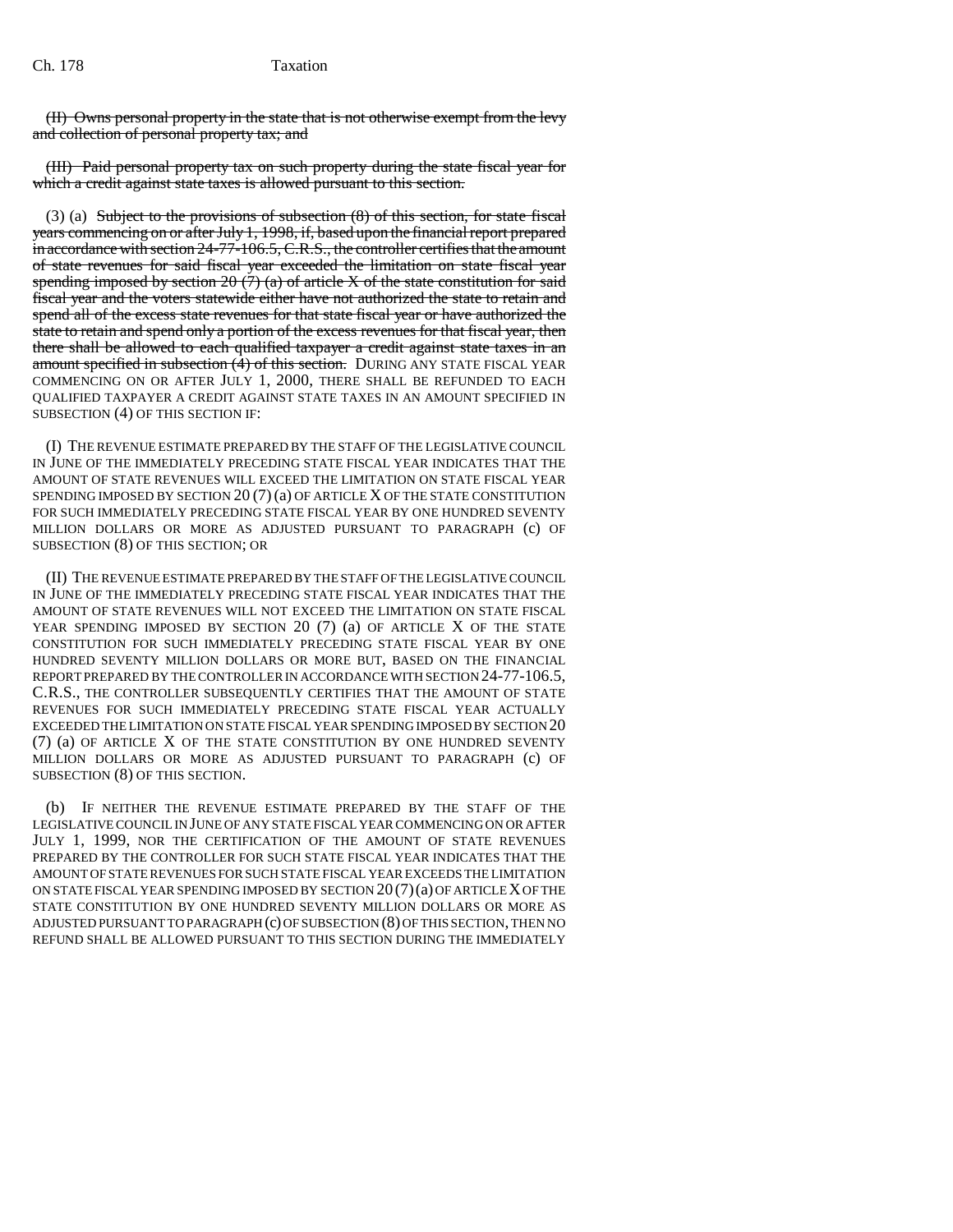SUCCEEDING STATE FISCAL YEAR.

(4) The amount of the credit against state taxes allowed under this section for each qualified taxpayer shall be an amount equal to:

(a) the lesser of five hundred dollars or THIRTEEN AND THIRTY-SEVEN ONE-HUNDREDTHS OF ONE PERCENT OF the aggregate amount of personal property tax paid by the qualified taxpayer to all taxing jurisdictions in the state fiscal year immediately preceding the state fiscal year in which the credit is claimed. REFUNDED; **PLUS** 

(b) In addition to the amount allowed pursuant to paragraph  $(a)$  of this subsection (4), each qualified taxpayer that paid more than five hundred dollars in personal property tax in the state fiscal year immediately preceding the state fiscal year in which the credit is claimed may claim an additional credit against state tax in an amount equal to thirteen and thirty-seven EXCEPT AS OTHERWISE PROVIDED IN SUBPARAGRAPH (III) OF PARAGRAPH (a) OF SUBSECTION (5) OF THIS SECTION AND SUBPARAGRAPH (III) OF PARAGRAPH (b) OF SUBSECTION (5) OF THIS SECTION, THE LESSER OF EIGHTY-SIX AND SIXTY-THREE one-hundredths of one percent of the aggregate amount of personal property tax paid by the qualified taxpayer to all taxing jurisdictions that exceeds five hundred dollars in the immediately preceding state fiscal year OR FOUR HUNDRED THIRTY-THREE DOLLARS AND FIFTEEN CENTS.

(5) (a) Except as otherwise provided in paragraph (b) of this subsection  $(5)$ , the credit against state taxes allowed pursuant to this section shall be claimed by a qualified taxpayer by timely filing a form prescribed by the department of revenue and proof of payment of aggregate personal property taxes paid by the qualified taxpayer to all taxing jurisdictions in the immediately preceding state fiscal year with the department of revenue no later than January 31 of the state fiscal year in which a credit against state taxes is allowed. In no event shall the credit against state taxes claimed by a qualified taxpayer in a given state fiscal year be allowed if said form and proof of payment is filed after January 31 of the state fiscal year for which a credit against state taxes is allowed.

(b) If the revenue estimate prepared by the staff of the legislative council in June, 1999, indicates that the amount of state revenues will exceed the limitation on state fiscal year spending imposed by section  $20(7)(a)$  of article X of the state constitution for the fiscal year commencing on July 1, 1998, then the credit against state taxes that may be allowed in the state fiscal year commencing on July 1, 1999, shall be claimed by a qualified taxpayer by timely filing a form prescribed by the department of revenue and proof of payment of aggregate personal property taxes paid by the qualified taxpayer to all taxing jurisdictions in the state fiscal year commencing on July 1, 1998, with the department of revenue no later than August 31, 1999. If the credit against state taxes is allowed in the state fiscal year commencing on July 1, 1999, in accordance with subsection (8) of this section, in no event shall the credit against state taxes claimed by a qualified taxpayer be allowed if said form and proof of payment is filed after August 31, 1999. TO ENSURE THAT EACH QUALIFIED TAXPAYER RECEIVES THE FULL AMOUNT OF THE CREDIT ALLOWED BY SUBSECTION (4) OF THIS SECTION AS EXPEDITIOUSLY AS POSSIBLE, THE FOLLOWING PROCEDURES SHALL BE FOLLOWED:

(a) FOR ANY STATE FISCAL YEAR COMMENCING ON OR AFTER JULY 1 ,1999, FOR WHICH THE REVENUE ESTIMATE PREPARED BY THE STAFF OF THE LEGISLATIVE COUNCIL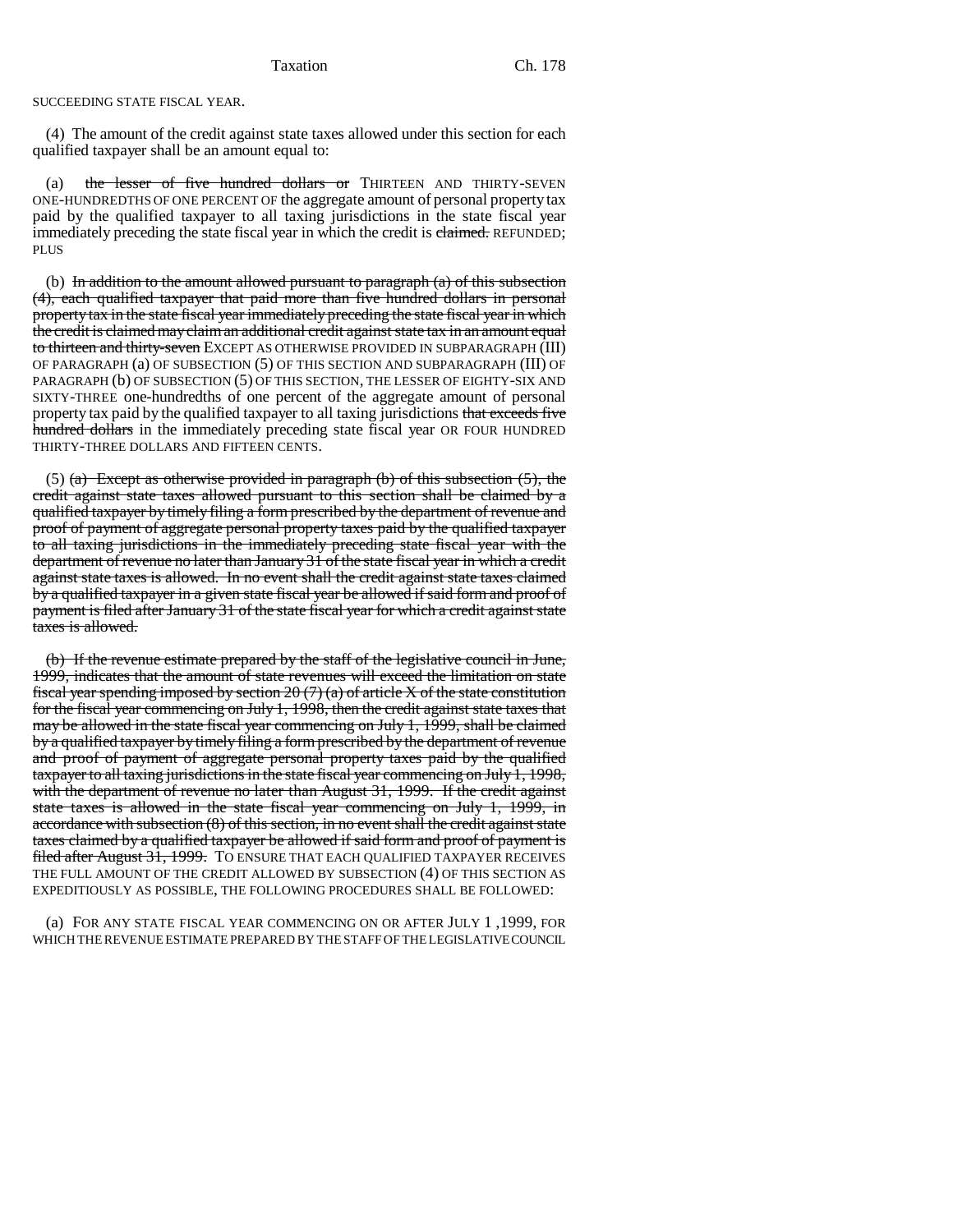IN JUNE OF SUCH STATE FISCAL YEAR INDICATES THAT THE AMOUNT OF STATE REVENUES WILL EXCEED THE LIMITATION ON STATE FISCAL YEAR SPENDING IMPOSED BY SECTION  $20(7)(a)$  OF ARTICLE X OF THE STATE CONSTITUTION FOR SUCH STATE FISCAL YEAR BY ONE HUNDRED SEVENTY MILLION DOLLARS OR MORE AS ADJUSTED PURSUANT TO PARAGRAPH (c) OF SUBSECTION (8) OF THIS SECTION:

### (I) NO LATER THAN JUNE 30 OF SUCH STATE FISCAL YEAR:

(A) EACH COUNTY TREASURER SHALL PROVIDE TO THE DEPARTMENT OF REVENUE THE NAME, ADDRESS, SCHEDULE NUMBER OR NUMBERS, AND AMOUNT OF PERSONAL PROPERTY TAX PAID FOR EACH QUALIFIED TAXPAYER WHO WAS REQUIRED TO LIST ALL OF THE TAXPAYER'S TAXABLE PERSONAL PROPERTY WITHIN THE COUNTY ON A SCHEDULE OR STATEMENTS OR EXHIBITS ATTACHED TO A SCHEDULE IN ACCORDANCE WITH SECTION 39-5-107 (1) OR FOR WHOM THE PROPERTY TAX ADMINISTRATOR HAS DETERMINED THE ACTUAL VALUE OF TAXABLE PROPERTY WITHIN THE COUNTY PURSUANT TO THE PROVISIONS OF ARTICLE 4 OF THIS TITLE; AND

(B) EACH COUNTY ASSESSOR SHALL PROVIDE TO THE DEPARTMENT OF REVENUE THE NAME, SCHEDULE NUMBER OR NUMBERS, AND TAXPAYER IDENTIFICATION NUMBER, IF AVAILABLE, FOR EACH QUALIFIED TAXPAYER WHO WAS REQUIRED TO LIST ALL OF THE TAXPAYER'S TAXABLE PERSONAL PROPERTY WITHIN THE COUNTY ON A SCHEDULE OR STATEMENTS OR EXHIBITS ATTACHED TO A SCHEDULE IN ACCORDANCE WITH SECTION 39-5-107 (1) OR FOR WHOM THE PROPERTY TAX ADMINISTRATOR HAS DETERMINED THE ACTUAL VALUE OF TAXABLE PROPERTY WITHIN THE COUNTY PURSUANT TO THE PROVISIONS OF ARTICLE 4 OF THIS TITLE.

(II) THE PROPERTY TAX ADMINISTRATOR SHALL PROVIDE TO THE COUNTY ASSESSOR OF EACH COUNTY THE TAXPAYER IDENTIFICATION NUMBER FOR EACH QUALIFIED TAXPAYER FOR WHOM THE PROPERTY TAX ADMINISTRATOR HAS DETERMINED THE ACTUAL VALUE OF TAXABLE PROPERTY WITHIN THE COUNTY AND ANY ADDITIONAL INFORMATION THAT THE COUNTY ASSESSOR REQUIRES TO MAXIMIZE THE ACCURACY AND COMPLETENESS OF THE INFORMATION TO BE PROVIDED TO THE DEPARTMENT PURSUANT TO SUB-SUBPARAGRAPH (B) OF SUBPARAGRAPH (I) OF THIS PARAGRAPH (a).

(III) NO LATER THAN AUGUST 31 OF THE STATE FISCAL YEAR IMMEDIATELY SUCCEEDING SUCH STATE FISCAL YEAR, THE DEPARTMENT OF REVENUE SHALL REFUND TO EACH QUALIFIED TAXPAYER THE FULL AMOUNT OF THE CREDIT ALLOWED TO THE QUALIFIED TAXPAYER PURSUANT TO PARAGRAPHS (a) AND (b) OF SUBSECTION (4) OF THIS SECTION. IF THE DEPARTMENT DOES NOT HAVE SUFFICIENT INFORMATION TO DETERMINE THE AMOUNT OF THE PORTION OF THE CREDIT ALLOWED TO THE QUALIFIED TAXPAYER PURSUANT TO PARAGRAPH (b) OF SUBSECTION (4) OF THIS SECTION, THE DEPARTMENT SHALL REFUND ONLY THE PORTION OF THE CREDIT ALLOWED PURSUANT TO PARAGRAPH (a) OF SUBSECTION (4) OF THIS SECTION AND SHALL INCLUDE WITH SUCH REFUND A FORM THAT REQUIRES SUFFICIENT INFORMATION TO ALLOW THE DEPARTMENT TO DETERMINE THE AMOUNT OF THE PORTION OF THE CREDIT ALLOWED TO THE TAXPAYER PURSUANT TO PARAGRAPH (b) OF SUBSECTION (4) OF THIS SECTION AND THAT THE QUALIFIED TAXPAYER CAN COMPLETE AND RETURN TO THE DEPARTMENT TO CLAIM THE PORTION OF THE CREDIT ALLOWED PURSUANT TO PARAGRAPH (b) OF SUBSECTION (4) OF THIS SECTION. IF THE QUALIFIED TAXPAYER RETURNS A COMPLETED FORM TO THE DEPARTMENT BY SEPTEMBER 30 OF SUCH IMMEDIATELY SUCCEEDING STATE FISCAL YEAR, THE DEPARTMENT SHALL REFUND TO THE QUALIFIED TAXPAYER THE PORTION OF THE CREDIT ALLOWED BY PARAGRAPH (b)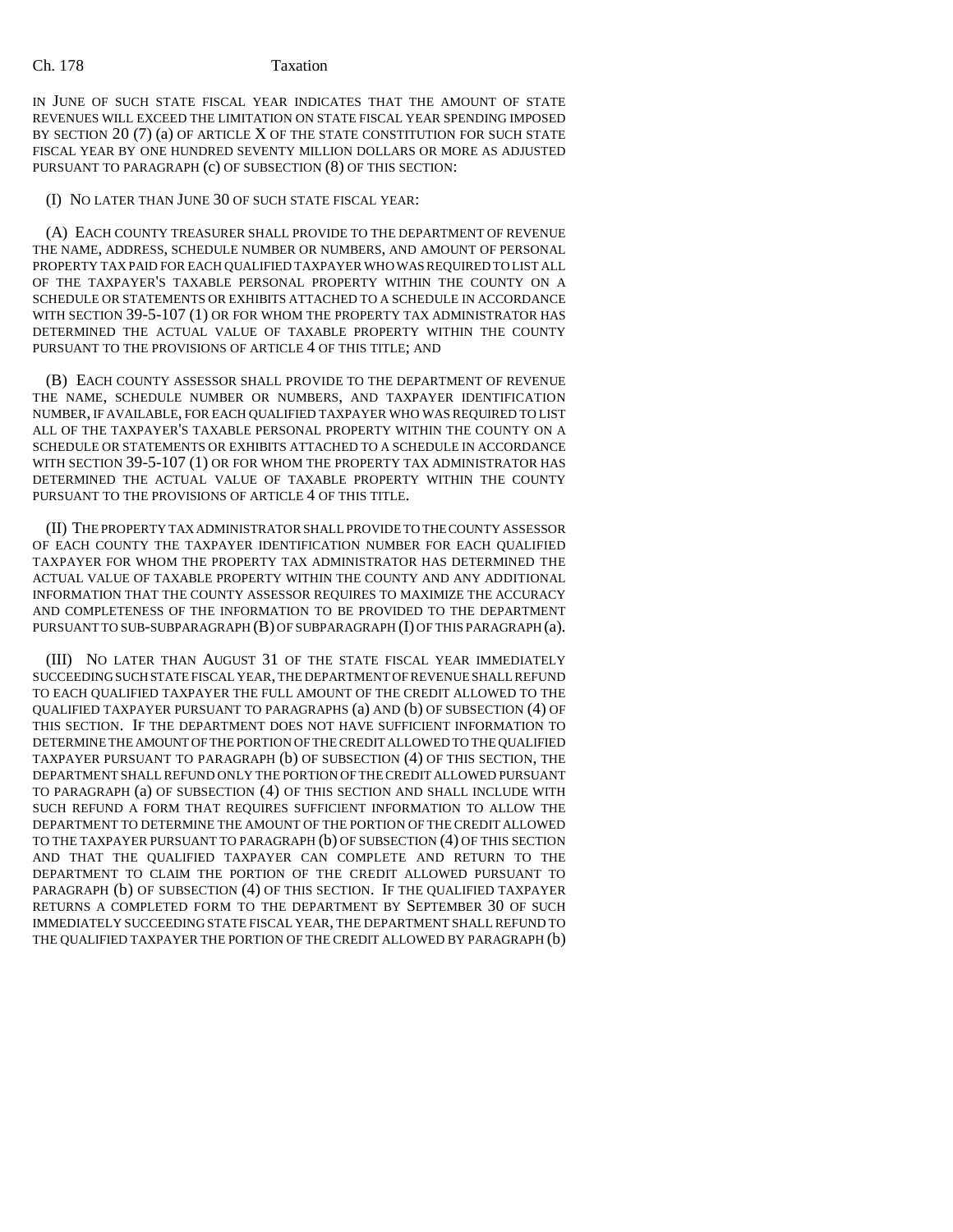#### Taxation Ch. 178

OF SUBSECTION (4) OF THIS SECTION NO LATER THAN JANUARY 31 OF SUCH IMMEDIATELY SUCCEEDING STATE FISCAL YEAR. IF THE QUALIFIED TAXPAYER FAILS TO RETURN A COMPLETED FORM TO THE DEPARTMENT BY SEPTEMBER 30, THE DEPARTMENT SHALL NOT REFUND THE PORTION OF THE CREDIT ALLOWED BY PARAGRAPH (b) OF SUBSECTION (4) OF THIS SECTION.

(b) FOR ANY STATE FISCAL YEAR COMMENCING ON OR AFTER JULY 1 ,1999, FOR WHICH THE REVENUE ESTIMATE PREPARED BY THE STAFF OF THE LEGISLATIVE COUNCIL IN JUNE OF SUCH STATE FISCAL YEAR INDICATES THAT THE AMOUNT OF STATE REVENUES WILL NOT EXCEED THE LIMITATION ON STATE FISCAL YEAR SPENDING IMPOSED BY SECTION  $20(7)(a)$  OF ARTICLE X OF THE STATE CONSTITUTION FOR SUCH STATE FISCAL YEAR BY ONE HUNDRED SEVENTY MILLION DOLLARS OR MORE AS ADJUSTED PURSUANT TO PARAGRAPH (c) OF SUBSECTION (8) OF THIS SECTION BUT FOR WHICH, BASED ON THE FINANCIAL REPORT PREPARED BY THE CONTROLLER IN ACCORDANCE WITH SECTION 24-77-106.5,C.R.S., THE CONTROLLER SUBSEQUENTLY CERTIFIES THAT THE AMOUNT OF STATE REVENUES FOR SUCH IMMEDIATELY PRECEDING STATE FISCAL YEAR ACTUALLY EXCEEDED THE LIMITATION ON STATE FISCAL YEAR SPENDING IMPOSED BY SECTION 20 (7) (a) OF ARTICLE X OF THE STATE CONSTITUTION BY ONE HUNDRED SEVENTY MILLION DOLLARS OR MORE AS ADJUSTED PURSUANT TO PARAGRAPH (c) OF SUBSECTION (8) OF THIS SECTION:

(I) NO LATER THAN OCTOBER 15 OF THE STATE FISCAL YEAR IMMEDIATELY SUCCEEDING SUCH STATE FISCAL YEAR:

(A) EACH COUNTY TREASURER SHALL PROVIDE TO THE DEPARTMENT OF REVENUE THE NAME, ADDRESS, SCHEDULE NUMBER OR NUMBERS, AND AMOUNT OF PERSONAL PROPERTY TAX PAID FOR EACH QUALIFIED TAXPAYER WHO WAS REQUIRED TO LIST ALL OF THE TAXPAYER'S TAXABLE PERSONAL PROPERTY WITHIN THE COUNTY ON A SCHEDULE OR STATEMENTS OR EXHIBITS ATTACHED TO A SCHEDULE IN ACCORDANCE WITH SECTION 39-5-107 (1) OR FOR WHOM THE PROPERTY TAX ADMINISTRATOR HAS DETERMINED THE ACTUAL VALUE OF TAXABLE PROPERTY WITHIN THE COUNTY PURSUANT TO THE PROVISIONS OF ARTICLE 4 OF THIS TITLE; AND

(B) EACH COUNTY ASSESSOR SHALL PROVIDE TO THE DEPARTMENT OF REVENUE THE NAME, SCHEDULE NUMBER OR NUMBERS, AND TAXPAYER IDENTIFICATION NUMBER, IF AVAILABLE, FOR EACH QUALIFIED TAXPAYER WHO WAS REQUIRED TO LIST ALL OF THE TAXPAYER'S TAXABLE PERSONAL PROPERTY WITHIN THE COUNTY ON A SCHEDULE OR STATEMENTS OR EXHIBITS ATTACHED TO A SCHEDULE IN ACCORDANCE WITH SECTION 39-5-107 (1) OR FOR WHOM THE PROPERTY TAX ADMINISTRATOR HAS DETERMINED THE ACTUAL VALUE OF TAXABLE PROPERTY WITHIN THE COUNTY PURSUANT TO THE PROVISIONS OF ARTICLE 4 OF THIS TITLE.

(II) THE PROPERTY TAX ADMINISTRATOR SHALL PROVIDE TO THE COUNTY ASSESSOR OF EACH COUNTY THE TAXPAYER IDENTIFICATION NUMBER FOR EACH QUALIFIED TAXPAYER FOR WHOM THE PROPERTY TAX ADMINISTRATOR HAS DETERMINED THE ACTUAL VALUE OF TAXABLE PROPERTY WITHIN THE COUNTY AND ANY ADDITIONAL INFORMATION THAT THE COUNTY ASSESSOR REQUIRES TO MAXIMIZE THE ACCURACY AND COMPLETENESS OF THE INFORMATION TO BE PROVIDED TO THE DEPARTMENT PURSUANT TO SUB-SUBPARAGRAPH  $(B)$  OF SUBPARAGRAPH  $(I)$  OF THIS PARAGRAPH  $(b)$ .

(III) NO LATER THAN NOVEMBER 15 OF THE STATE FISCAL YEAR IMMEDIATELY SUCCEEDING SUCH STATE FISCAL YEAR, THE DEPARTMENT OF REVENUE SHALL REFUND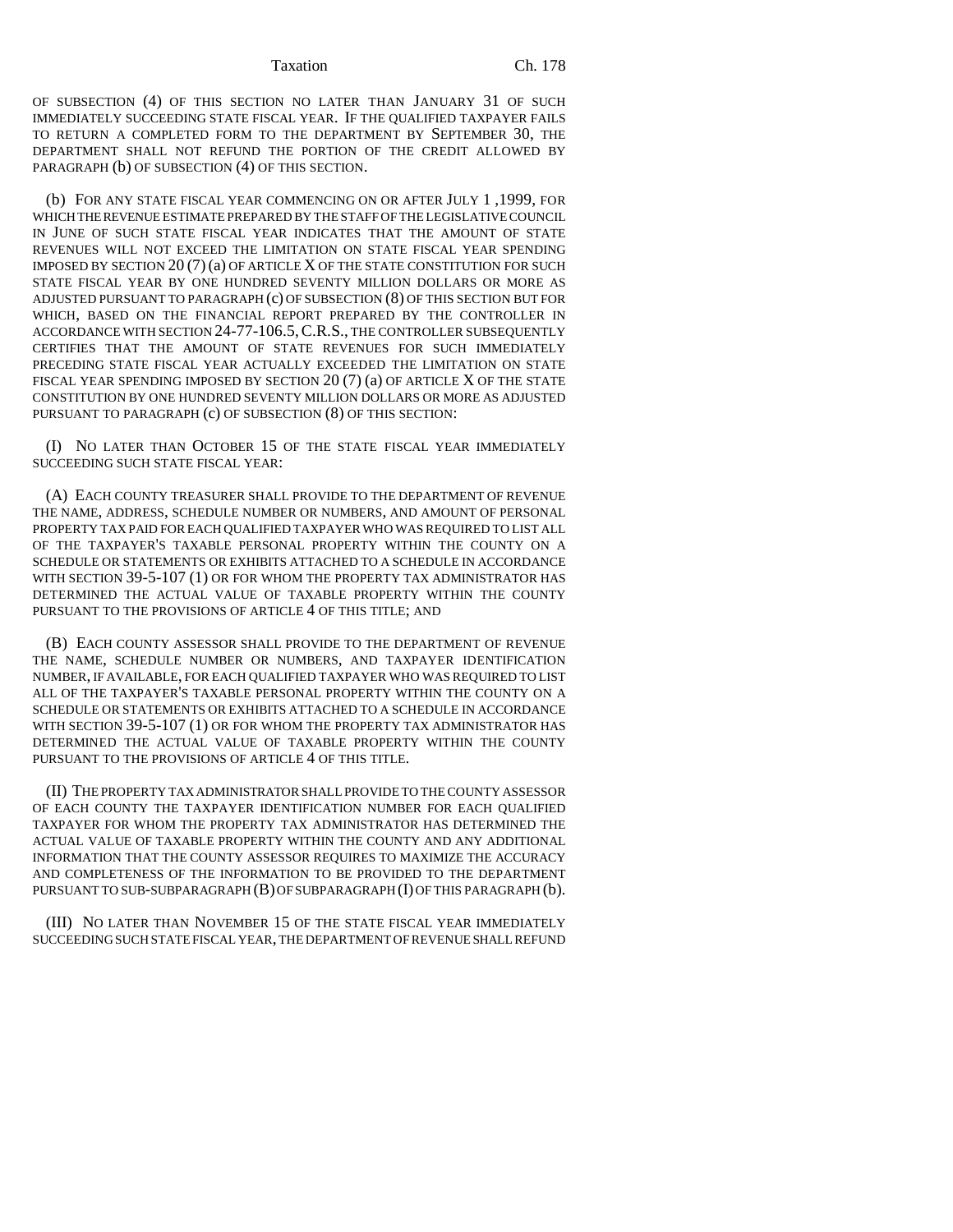TO EACH QUALIFIED TAXPAYER THE FULL AMOUNT OF THE CREDIT ALLOWED TO THE QUALIFIED TAXPAYER PURSUANT TO PARAGRAPHS (a) AND (b) OF SUBSECTION (4) OF THIS SECTION. IF THE DEPARTMENT DOES NOT HAVE SUFFICIENT INFORMATION TO DETERMINE THE AMOUNT OF THE PORTION OF THE CREDIT ALLOWED TO THE QUALIFIED TAXPAYER PURSUANT TO PARAGRAPH (b) OF SUBSECTION (4) OF THIS SECTION, THE DEPARTMENT SHALL REFUND ONLY THE AMOUNT OF THE PORTION OF THE CREDIT ALLOWED PURSUANT TO PARAGRAPH (a) OF SUBSECTION (4) OF THIS SECTION AND SHALL INCLUDE WITH SUCH REFUND A FORM THAT REQUIRES SUFFICIENT INFORMATION TO ALLOW THE DEPARTMENT TO DETERMINE THE AMOUNT OF THE PORTION OF THE CREDIT ALLOWED TO THE TAXPAYER PURSUANT TO PARAGRAPH (b) OF SUBSECTION (4) OF THIS SECTION AND THAT THE QUALIFIED TAXPAYER CAN COMPLETE AND RETURN TO THE DEPARTMENT TO CLAIM THE PORTION OF THE CREDIT ALLOWED PURSUANT TO PARAGRAPH (b) OF SUBSECTION (4) OF THIS SECTION. IF THE QUALIFIED TAXPAYER RETURNS A COMPLETED FORM TO THE DEPARTMENT BY DECEMBER 15 OF SUCH IMMEDIATELY SUCCEEDING STATE FISCAL YEAR, THE DEPARTMENT SHALL REFUND TO THE QUALIFIED TAXPAYER THE AMOUNT OF THE PORTION OF THE CREDIT ALLOWED BY PARAGRAPH (b) OF SUBSECTION (4) OF THIS SECTION NO LATER THAN JANUARY 31 OF SUCH IMMEDIATELY SUCCEEDING STATE FISCAL YEAR. IF THE QUALIFIED TAXPAYER FAILS TO RETURN A COMPLETED FORM TO THE DEPARTMENT BY DECEMBER 15, THE DEPARTMENT SHALL NOT REFUND THE PORTION OF THE CREDIT ALLOWED BY PARAGRAPH (b) OF SUBSECTION (4) OF THIS SECTION.

(c) IN DETERMINING THE AMOUNT OF EACH CREDIT TO BE REFUNDED TO EACH QUALIFIED TAXPAYER PURSUANT TO THIS SECTION, THE DEPARTMENT SHALL RELY SOLELY ON TAXPAYER NAMES, ADDRESSES, SCHEDULE NUMBERS, AND TAXPAYER IDENTIFICATION NUMBERS PROVIDED TO THE DEPARTMENT BY EACH COUNTY TREASURER AND EACH COUNTY ASSESSOR PURSUANT TO THIS SUBSECTION (5).

(d) THE DEPARTMENT SHALL INCLUDE A NOTICE WITH EACH REFUND ISSUED PURSUANT TO THIS SECTION THAT INDICATES THAT ANY TAXPAYER RECEIVING SUCH REFUND WHO ALSO RECEIVES AN ABATEMENT OR REFUND OF TAXES PAID ON PERSONAL PROPERTY MUST REMIT BACK TO THE DEPARTMENT ANY PORTION OF ANY REFUND RECEIVED PURSUANT TO THIS SECTION THAT IS ATTRIBUTABLE TO THE TAXES PAID ON PERSONAL PROPERTY THAT WERE REFUNDED OR ABATED. IF, PURSUANT TO THE ANNUAL REPORT FILED WITH THE DEPARTMENT OF REVENUE BY THE TREASURER OF EACH COUNTY PURSUANT TO SECTION 39-10-114 (3), THE DEPARTMENT LEARNS THAT A QUALIFIED TAXPAYER TO WHOM THE DEPARTMENT HAS REFUNDED A CREDIT PURSUANT TO THIS SECTION HAS RECEIVED A REFUND OR ABATEMENT OF TAXES PAID ON PERSONAL PROPERTY FROM A COUNTY, THE DEPARTMENT SHALL SEND THE QUALIFIED TAXPAYER A NOTICE SPECIFYING THE AMOUNT OF ANY REFUND RECEIVED BY THE QUALIFIED TAXPAYER PURSUANT TO THIS SECTION THAT IS ATTRIBUTABLE TO THE TAXES PAID ON PERSONAL PROPERTY THAT WERE REFUNDED OR ABATED AND THAT THE TAXPAYER MUST REMIT BACK TO THE DEPARTMENT.

(5.5) ALL INFORMATION PROVIDED TO THE DEPARTMENT OF REVENUE BY A COUNTY TREASURER OR A COUNTY ASSESSOR PURSUANT TO SUBSECTION (5) OF THIS SECTION OR SECTION 39-10-114 (3) SHALL BE KEPT CONFIDENTIAL BY THE DEPARTMENT AS IF SUCH INFORMATION WAS DISCLOSED IN A DOCUMENT, REPORT, OR RETURN FILED IN CONNECTION WITH ANY TAX COVERED BY ARTICLE 21 OF THIS TITLE AND SUBJECT TO THE PROVISIONS OF SECTION  $39-21-113$  (4) (a) AND (4) (b).

(6.5) IN THE EVENT THAT THE DEPARTMENT OF REVENUE ISSUES AN ERRONEOUS OR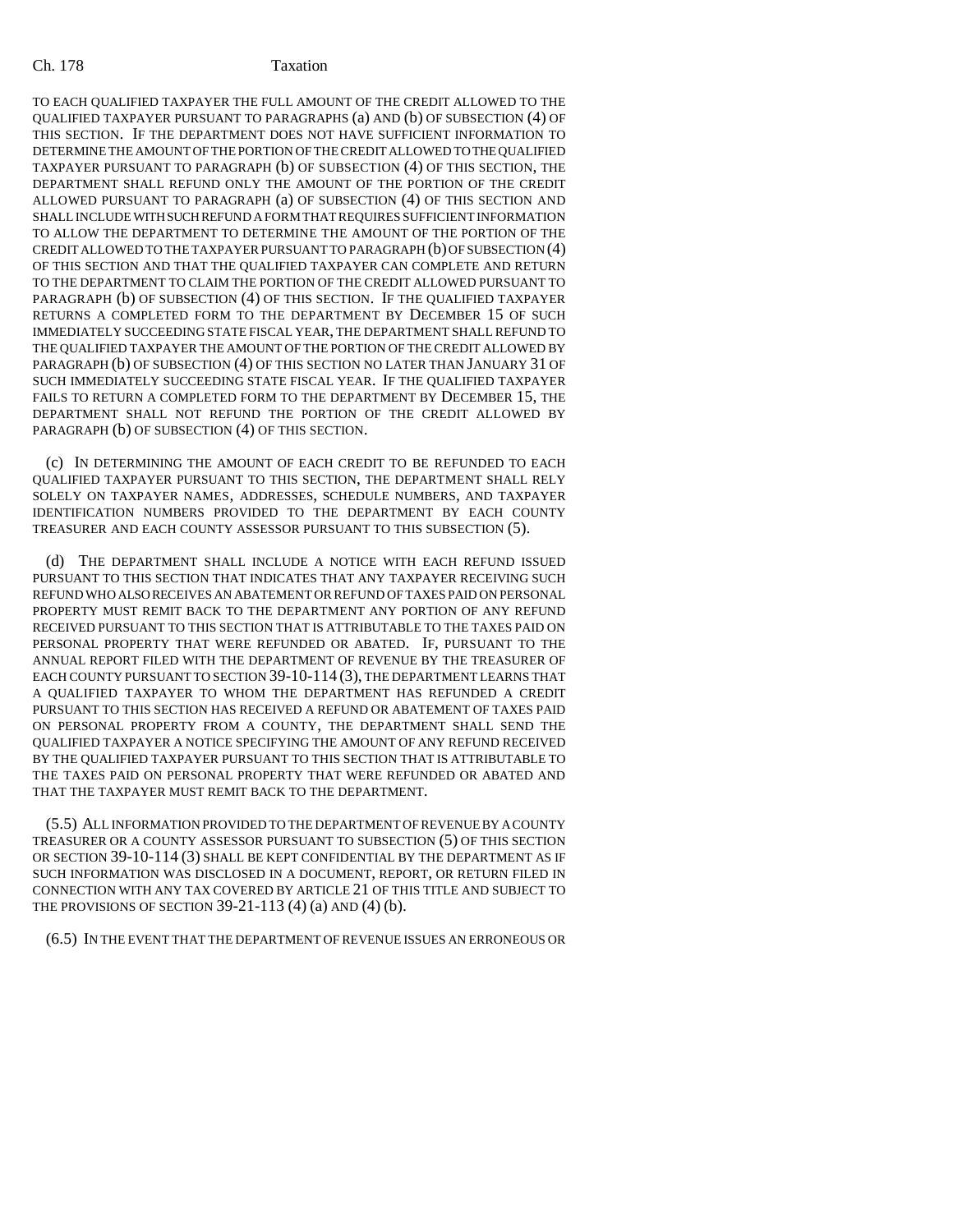Taxation Ch. 178

EXCESSIVE REFUND, THE DEPARTMENT MAY ASSESS THE PERSON OR ENTITY THAT RECEIVED THE ERRONEOUS OR EXCESSIVE REFUND FOR THE AMOUNT OF THE REFUND. SUCH ASSESSMENT SHALL BE SUBJECT TO THE REMEDIES AND PROCEDURES AVAILABLE UNDER ARTICLE 21 OF THIS TITLE.

(8) (a) If, based on the financial report prepared by the controller in accordance with section 24-77-106.5, C.R.S., the controller certifies that the amount of state revenues for the state fiscal year commencing on July 1, 1998, exceeds the limitation on state fiscal year spending imposed by section 20  $(7)$  (a) of article X of the state constitution for that fiscal year by less than one hundred seventy million dollars, then the credit authorized by subsection (3) of this section shall not be allowed in the state fiscal year commencing on July 1, 1999.

(b) If, based on the financial report prepared by the controller in accordance with section 24-77-106.5, C.R.S., the controller certifies that the amount of state revenues for any state fiscal year commencing on or after July 1, 1999, exceeds the limitation on state fiscal year spending imposed by section  $20(7)$  (a) of article X of the state constitution for that fiscal year by less than one hundred seventy million dollars, as adjusted pursuant to paragraph (c) of this subsection (8), then the credit authorized by subsection (3) of this section shall not be allowed in the immediately following state fiscal year.

(c) (I) No later than October 1 MAY 15 of any given calendar year commencing on or after January 1, 2000, the executive director of the department of revenue shall annually adjust the dollar amount specified in paragraph  $(b)$  of this subsection  $(8)$ PARAGRAPHS (a) AND (b) OF SUBSECTION (3) OF THIS SECTION AND PARAGRAPHS (a) AND (b) OF SUBSECTION (5) OF THIS SECTION to reflect the rate of growth of Colorado personal income for the calendar year immediately preceding the calendar year in which such adjustment is made. For purposes of this subparagraph (I),"the rate of growth of Colorado personal income" means the percentage change between the most recent published annual estimate of total personal income for Colorado, as defined and officially reported by the bureau of economic analysis in the United States department of commerce for the calendar year immediately preceding the calendar year in which the adjustment is made and the most recent published annual estimate of total personal income for Colorado, as defined and officially reported by the bureau of economic analysis in the United States department of commerce for the calendar year prior to the calendar year immediately preceding the calendar year in which the adjustment is made.

(II) Upon calculating the adjustment of said dollar amount in accordance with subparagraph (I) of this paragraph (c), the executive director shall notify in writing the executive committee of the legislative council created pursuant to section 2-3-301 (1), C.R.S., of the adjusted dollar amount and the basis for the adjustment. Such written notification shall be given within five working days after such calculation is completed, but such written notification shall be given no later than  $\theta$ ctober 1 MAY 15 of the calendar year.

**SECTION 2.** 39-3-119, Colorado Revised Statutes, is amended to read:

**39-3-119. Inventories - materials and supplies - held for consumption or primarily for sale - exemption.** Inventories of merchandise and materials and supplies which THAT are held for consumption by any business or are held primarily for sale shall be exempt from the levy and collection of property tax. THE PROPERTY